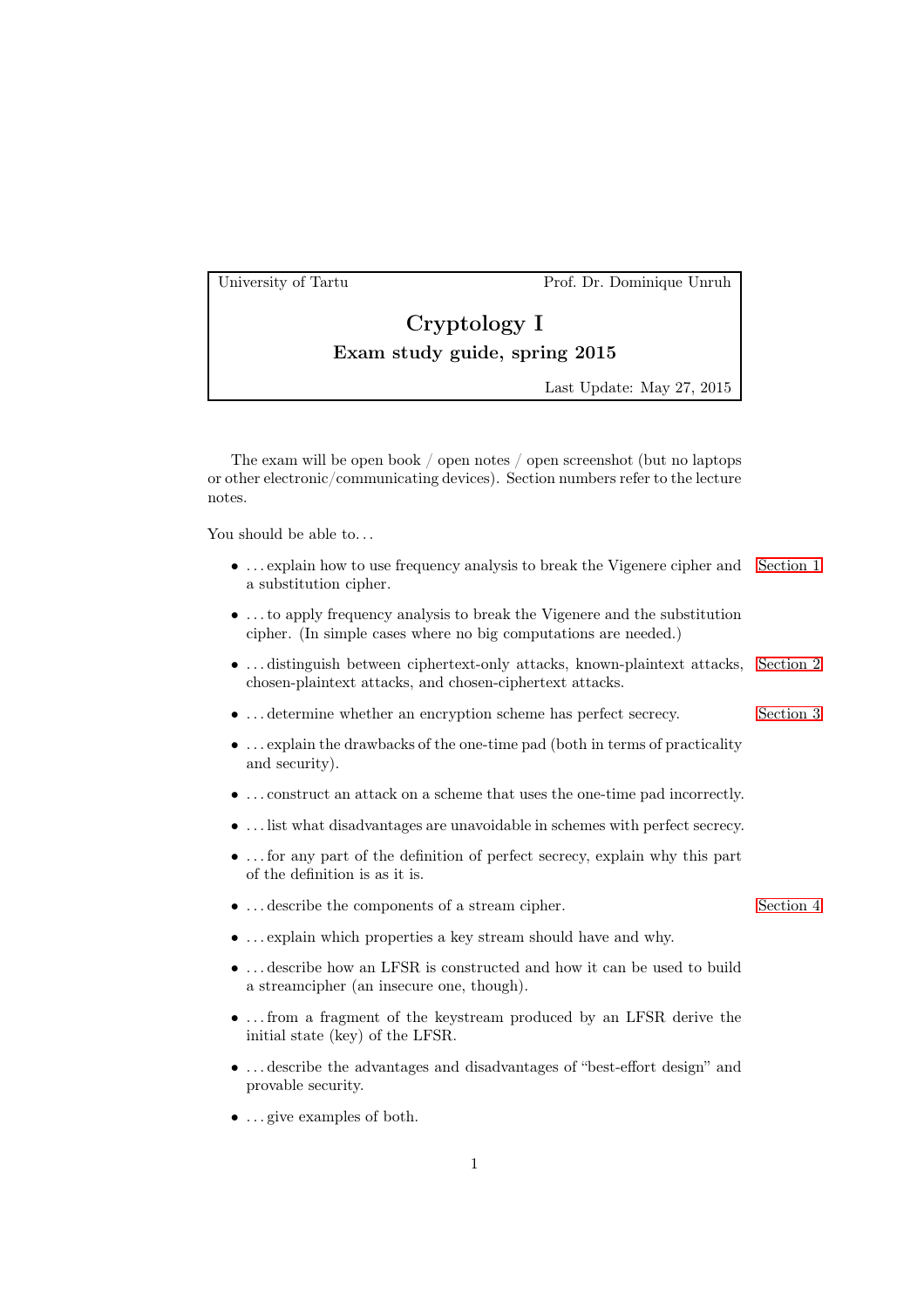- . . . explain the different parts of the definition of IND-OT-CPA, i.e., why the definition is the way it is.
- $\bullet$  ... given a variant of the definition in which one of the parts are changed, give an example why this leads to undesirable consequences. (E.g., by describing a scheme that satisfies the definition while having drawbacks that are excluded by the original definition.)
- . . . explain the different parts of the definition of PRG, i.e., why the definition is the way it is.
- ... given a variant of the definition in which one of the parts are changed, give an example why this leads to undesirable consequences. (E.g., by describing a scheme that satisfies the definition while having drawbacks that are excluded by the original definition.)
- . . . describe how to build a streamcipher from a PRG and sketch the reason for its security.
- . . . explain why a streamcipher constructed from a PRG is not IND-CPA secure.
- ... given an encryption scheme that is not IND-OT-CPA secure, explain why it is not IND-OT-CPA by giving an attack.
- $\bullet$   $\ldots$  describe what a block cipher is. Section 6  $\,$  Section 6  $\,$
- . . . describe what a Feistel network is.
- . . . explain how to decrypt a ciphertext encrypted with a Feistel network.
- ... given the description of a block cipher similar in structure to DES, identify the objectives behind different parts of the block cipher (e.g., why is the key XORed in at a given place, why do we have a key schedule, why are certain bits permuted, why are S-boxes applied, why is the construction repeated, etc.)
- $\bullet\,$   $\ldots$  describe the meet-in-the-middle attack.
- . . . explain why Double DES is not a big improvement over DES in terms of security while 3DES is.
- ... in variants of 3DES, estimate (very roughtly) the number of steps needed for a meet-in-the-middle attack (e.g., 4DES, 3DES with repetitions of the key, 3DES with different key lengths in the different parts, etc.)
- . . . explain the different parts of the definition of strong PRP, i.e., why the definition is the way it is.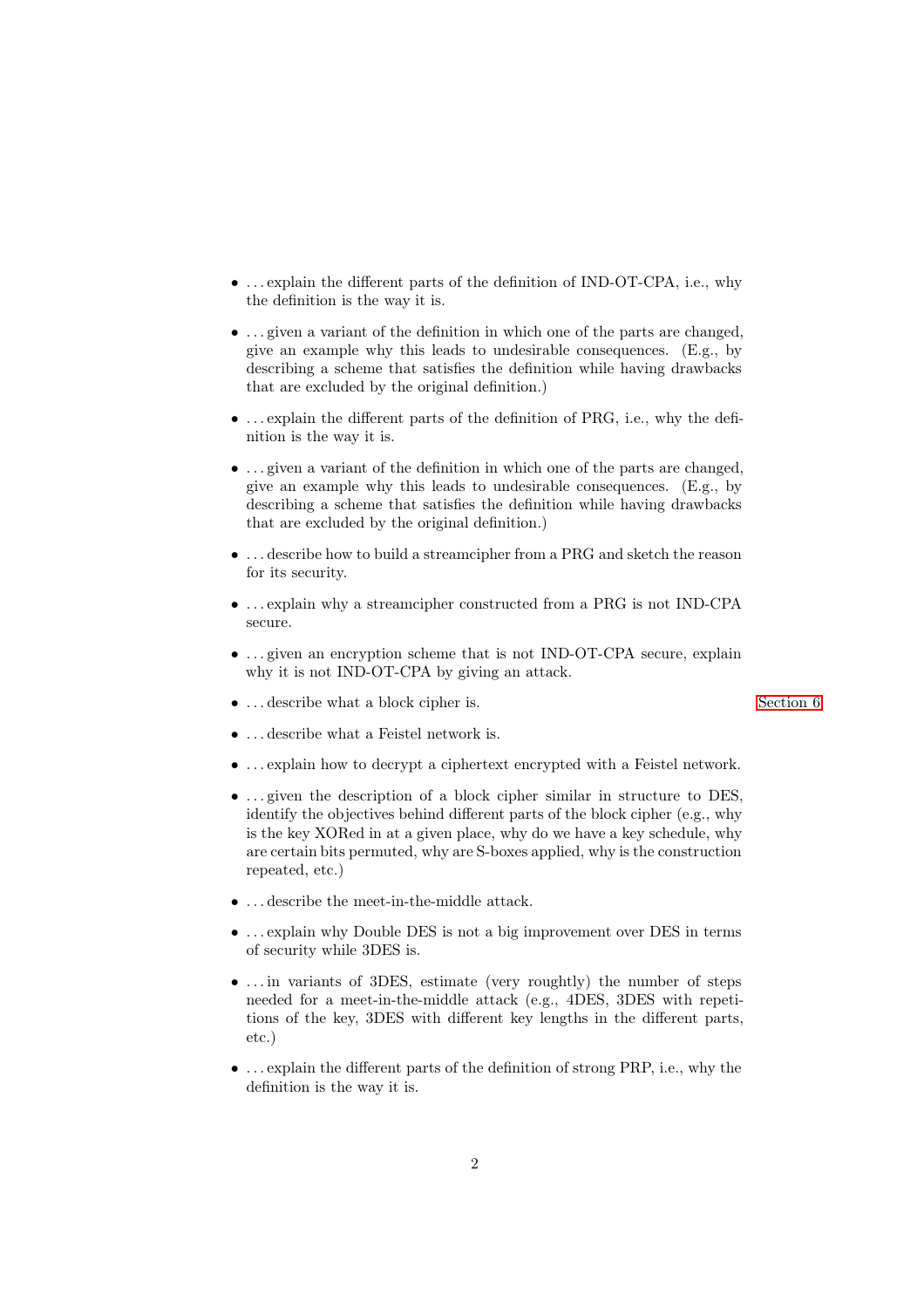- $\bullet$  ... given a variant of the definition in which one of the parts are changed. give an example why this leads to undesirable consequences. (E.g., by describing a scheme that satisfies the definition while having drawbacks that are excluded by the original definition.)
- ... given an encryption scheme that is not a strong PRP, explain why it is not a strong PRP (e.g., by giving an attack).
- . . . explain the different parts of the definition of IND-CPA (symmetric case), i.e., why the definition is the way it is.
- ... given a variant of the definition in which one of the parts are changed, give an example why this leads to undesirable consequences. (E.g., by describing a scheme that satisfies the definition while having drawbacks that are excluded by the original definition.)
- . . . given an encryption scheme that is not IND-CPA, explain why it is not IND-CPA (e.g., by giving an attack).
- ... motivate why IND-CPA encryption (i.e., security against chosenplaintext attacks) is necessary. (I.e., why do we have to assume that the adversary can provide plaintexts of his chosing to be encrypted. – Example setting?)
- . . . describe the relation between the different security definitions of encryption schemes (IND-OT-CPA, IND-CPA, strong PRP). Which implies which? Which does not imply the which (separating example)?
- $\bullet$  ... determine in which situation which definition is needed and why (e.g.., given the description of a use-case, tell which definition is necessary and why).
- . . . describe ECB mode (either in formulas, or pictorially in the special case of a message consisting of a few blocks).
- . . . explain the security drawbacks of ECB mode.
- . . . describe CBC mode (either in formulas, or pictorially in the special case of a message consisting of a few blocks).
- . . . explain why it is important that the IV is random in CBC mode. (Give attack for fixed IV against IND-CPA security.)
- ... tell which of ECB and CBC mode satisfy which security property.
- ... show that none of these is IND-CCA secure by giving an attack.
- ... describe what is the difference between symmetric and public-key cryp- Section 7 tography, and what are the advantages of public-key cryptography.
- . . . describe text-book RSA.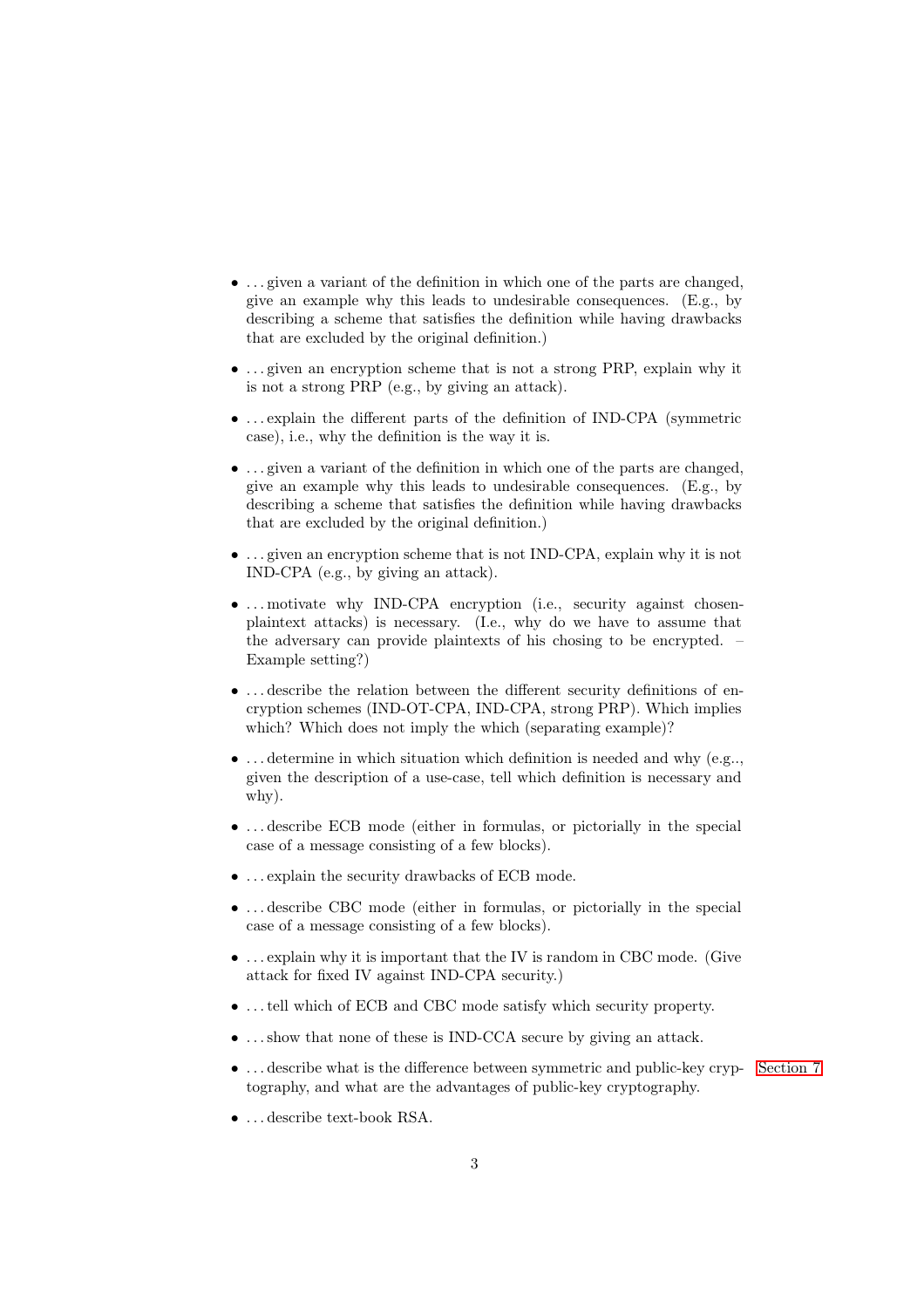- . . . show that decryption returns the correct message in text-book RSA.
- . . . explain the relation between text-book RSA and the RSA assumption (in particular: if the RSA assumption holds, what do we know about the security of text-book RSA). .
- . . . describe the ElGamal encryption scheme.
- . . . show that decryption returns the correct message in ElGamal.
- . . . explain the different parts of the definition of IND-CPA (public key case), i.e., why the definition is the way it is.
- . . . given a variant of the definition in which one of the parts are changed, give an example why this leads to undesirable consequences. (E.g., by describing a scheme that satisfies the definition while having drawbacks that are excluded by the original definition.)
- . . . given an encryption scheme that is not IND-CPA, explain why it is not IND-CPA (e.g., by giving an attack).
- . . . explain the different parts of the definition of DDH assumption, i.e., why the definition is the way it is.
- . . . explain why ElGamal is secure under the DDH assumption (i.e., explain why  $m \cdot h^y$  mod p hides m if the DDH assumption holds).
- . . . explain what malleability means.
- . . . given a malleable encryption scheme (ElGamal or text-book RSA), and a specific setting in which malleability poses a problem, describe an attack that makes use of the malleability. (Similar to the auction example and the chosen ciphertext attack example in Section 7.3.)
- . . . explain the different parts of the definition of IND-CCA (public key case), i.e., why the definition is the way it is.
- ... given a variant of the definition in which one of the parts are changed, give an example why this leads to undesirable consequences. (E.g., by describing a scheme that satisfies the definition while having drawbacks that are excluded by the original definition.)
- . . . given an encryption scheme that is not IND-CCA, explain why it is not IND-CCA (e.g., by giving an attack).
- $\bullet$  ... explain why IND-CCA security implies that a scheme is not malleable.
- ... explain how hybrid encryption works.
- . . . argue (without formal proof) why hybrid encryption is secure.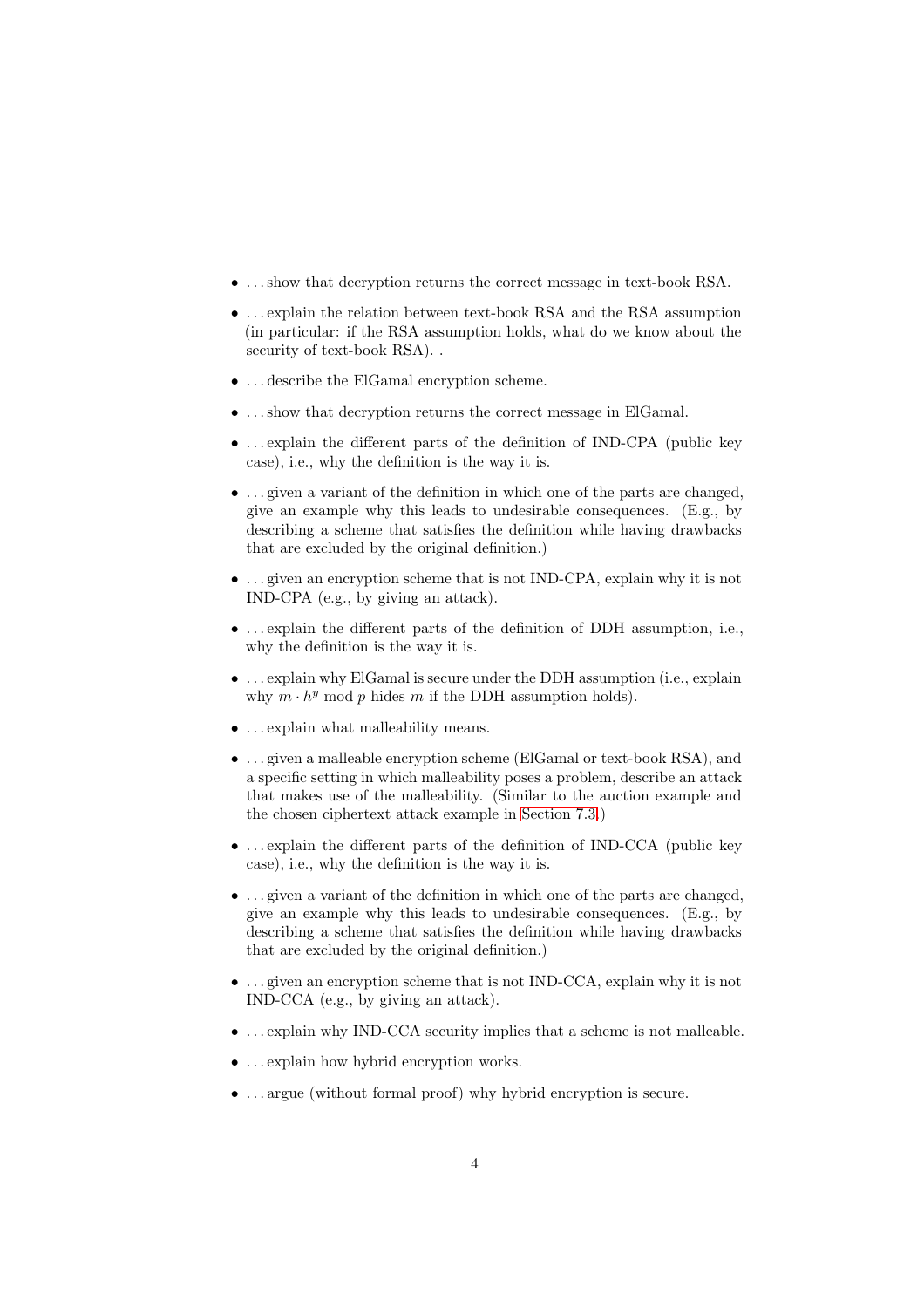- . . . say under which conditions a hybrid encryption scheme is IND-CPA/IND-CCA secure.
- $\bullet$   $\cdots$  describe collision-resistance. Section 8

- ... give examples what collision-resistance is good for.
- . . . explain the different parts of the definition of collision-resistance, i.e., why the definition is the way it is.
- . . . given a variant of the definition in which one of the parts are changed, give an example why this leads to undesirable consequences. (E.g., by describing a scheme that satisfies the definition while having drawbacks that are excluded by the original definition.)
- ... given a hash function that is not collision-resistant, explain why it is not collision-resistant (e.g., by giving an attack).
- . . . explain what a compression function is.
- . . . explain how to construct a hash function from a compression function using the Iterated Hash construction.
- . . . say under which conditions Iterated Hash is collision-resistant and which are its restrictions (in terms of security).
- ... construct a collision for Iterated Hash (given  $x^*$  with  $F(iv||x^*) = iv$ ), potentially under certain additional requirements on the messages that should collide (as long as this does not lead to an attack substantially different from the one in the lecture notes).
- . . . explain why the Merkle-Damgård removes the restrictions of Iterated Hash (in terms of security).
- . . . for simple variations in the padding of Merkle-Damgård, explain why they are not collision-resistant.
- . . . describe the birthday attack, its approximate running time and memory consumption.
- $\ldots$  explain what a MAC is and what it is for. Section 9
- . . . explain the different parts of the definition of EF-CMA (MAC case), i.e., why the definition is the way it is.
- $\bullet$  ... given a variant of the definition in which one of the parts are changed, give an example why this leads to undesirable consequences. (E.g., by describing a scheme that satisfies the definition while having drawbacks that are excluded by the original definition.)
- $\bullet$  ... given a MAC that is not EF-CMA, explain why it is not EF-CMA (e.g., by giving an attack).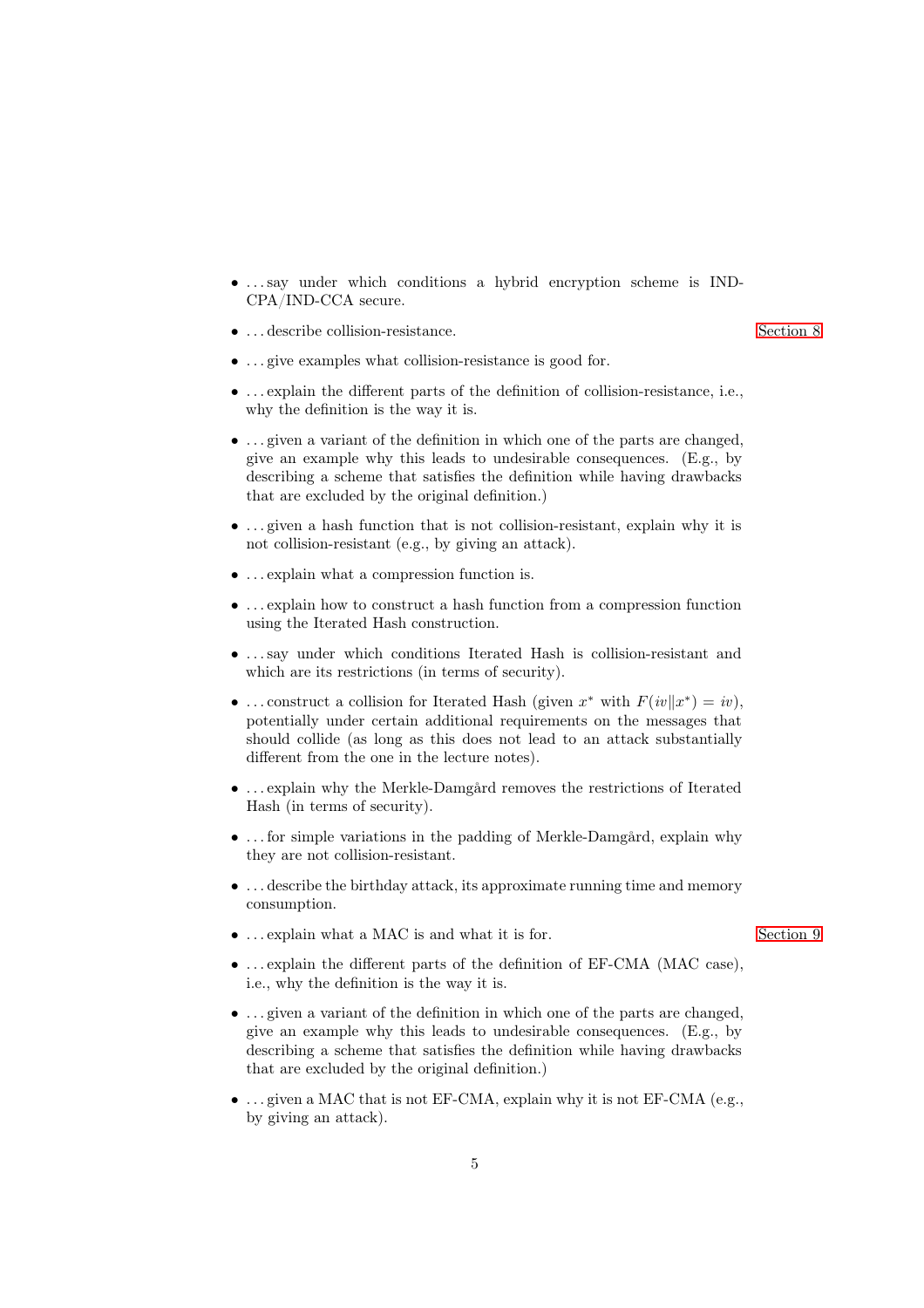- ... explain why the naive construction  $MAC(k, m) := H(k||m)$  is insecure (assuming that  $H$  is Merkle-Damgård constructed) by giving an attack.
- . . . explain why this (or a similar) attack does not work on the HMAC scheme.
- . . . list under which conditions HMAC is EF-CMA secure.
- . . . explain under which conditions CBC-MAC is a secure.
- . . . show that CBC-MAC is not secure by describing an attack.
- . . . explain why that attack does not work on DMAC.
- . . . tell what properties are needed from a hash function to use it to extend the message space of a MAC without loosing EF-CMA security.
- ... sketch why EF-CMA security is not lost when using a suitable hash function for extending the message space
- . . . describe the relation between the PRFs and MACs. Which implies which? Which does not imply the which (separating example)?
- . . . explain the different parts of the definition of one-way functions, i.e., Section 11 why the definition is the way it is.
- $\bullet$  ... given a variant of the definition in which one of the parts are changed, give an example why this leads to undesirable consequences. (E.g., by describing a function that satisfies the definition while having drawbacks that are excluded by the original definition.)
- $\bullet$  ... given a function that is not one-way, explain why it is not one-way (e.g., by giving an attack).
- . . . explain why, if the encryption function of an encryption scheme is oneway, this does not make it a good encryption scheme (in terms of security).
- $\dots$  explain the random-oracle model / the random-oracle heuristic. Section 12
- ... explain what a signature is and what it is for. Section 13
- . . . explain the different parts of the definition of EF-CMA (signature case), i.e., why the definition is the way it is.
- ... given a variant of the definition in which one of the parts are changed, give an example why this leads to undesirable consequences. (E.g., by describing a scheme that satisfies the definition while having drawbacks that are excluded by the original definition.)
- ... given a signature scheme that is not EF-CMA, explain why it is not EF-CMA (e.g., by giving an attack).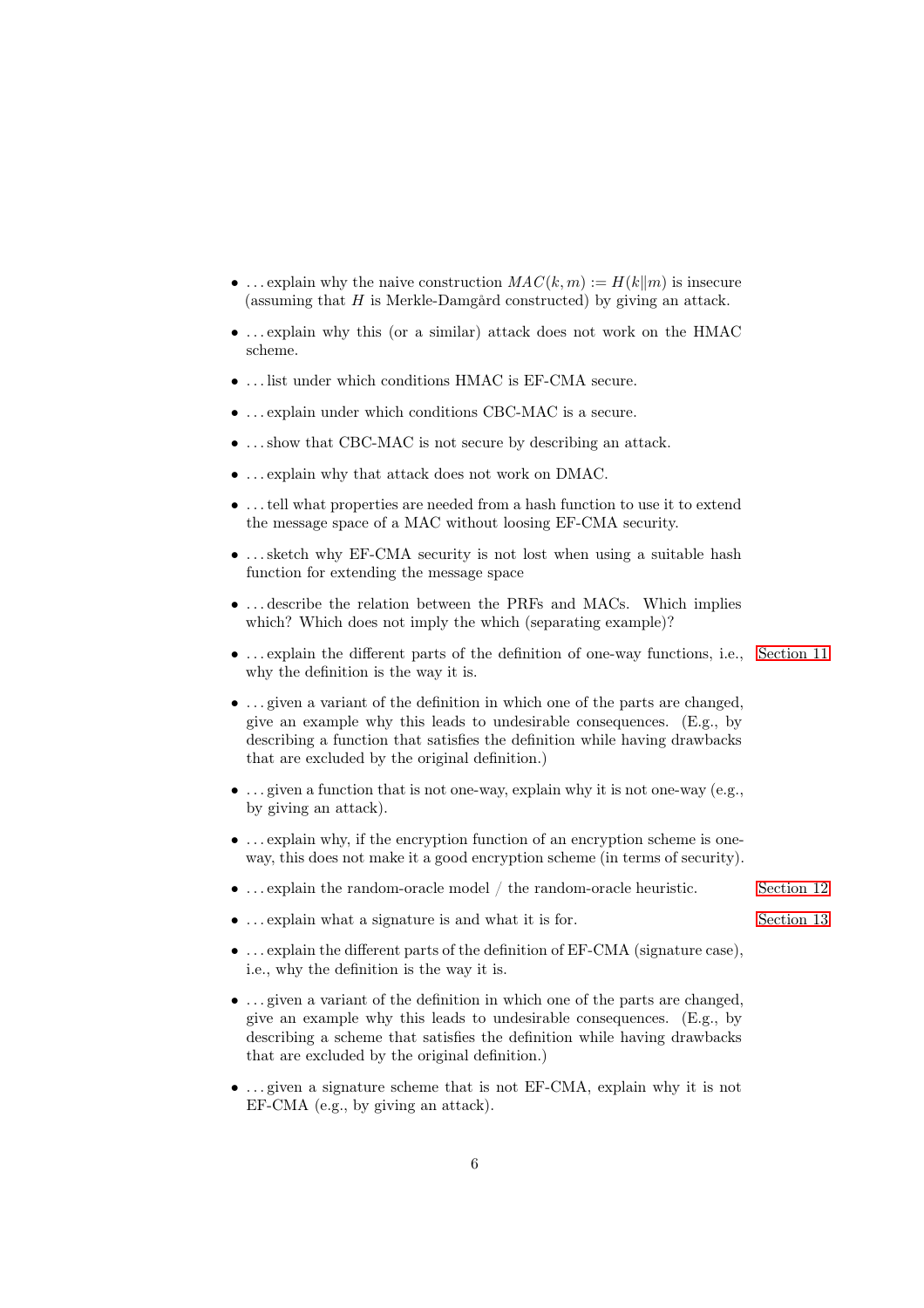- . . . tell what properties are needed from a hash function to use it to extend the message space of a signature scheme without losing EF-CMA security.
- ... sketch why EF-CMA security is not lost when using a suitable hash function for extending the message space
- . . . explain how to use text-book RSA as a signature scheme.
- ... show that text-book RSA (as a signature scheme) is not EF-CMA secure by giving an attack.
- . . . explain the difference between signatures and one-time signatures.
- . . . describe how to construct one-time signatures from one-way functions (Lamport's scheme).
- . . . sketch why that construction is EF-OT-CMA secure.
- . . . describe the RSA-FDH scheme.
- . . . explain why the attack that breaks the EF-CMA security of text-book RSA signatures does not break the security of RSA-FDH.
- . . . list under what conditions RSA-FDH is EF-CMA secure (don't overlook the random oracle).
- . . . discuss what we know about the security of RSA-FDH if we use a real-life hash function  $H$  instead of a random oracle.
- ... discuss advantages/disadvantages of symbolic cryptography. Section 14
- ... given a simple protocol, write down the adversary deduction rules.
- $\bullet$  ... given a set of deduction rules, write down the grammar of all messages that can be derived using these rules.
- ... given a grammar of all messages that can be derived by the adversary, and a security definition, and given a protocol, decide whether the protocol is secure in the symbolic model.
- . . . given a set of deduction rules and a given message, show that the message can be deduced (e.g., by drawing a derivation tree).
- ... explain what zero-knowledge proofs are useful for. Section 15
- . . . given a concrete setting and problem (similar to, e.g., the Peggy-Vendor example) describe how to use ZK proofs for solving the problem.
- . . . explain what zero-knowledge means on a high-level ("the verifier learns nothing" is too high, the role of the simulator has to become clear).
- . . . explain the different parts of the definition of soundness, i.e., why the definition is the way it is.